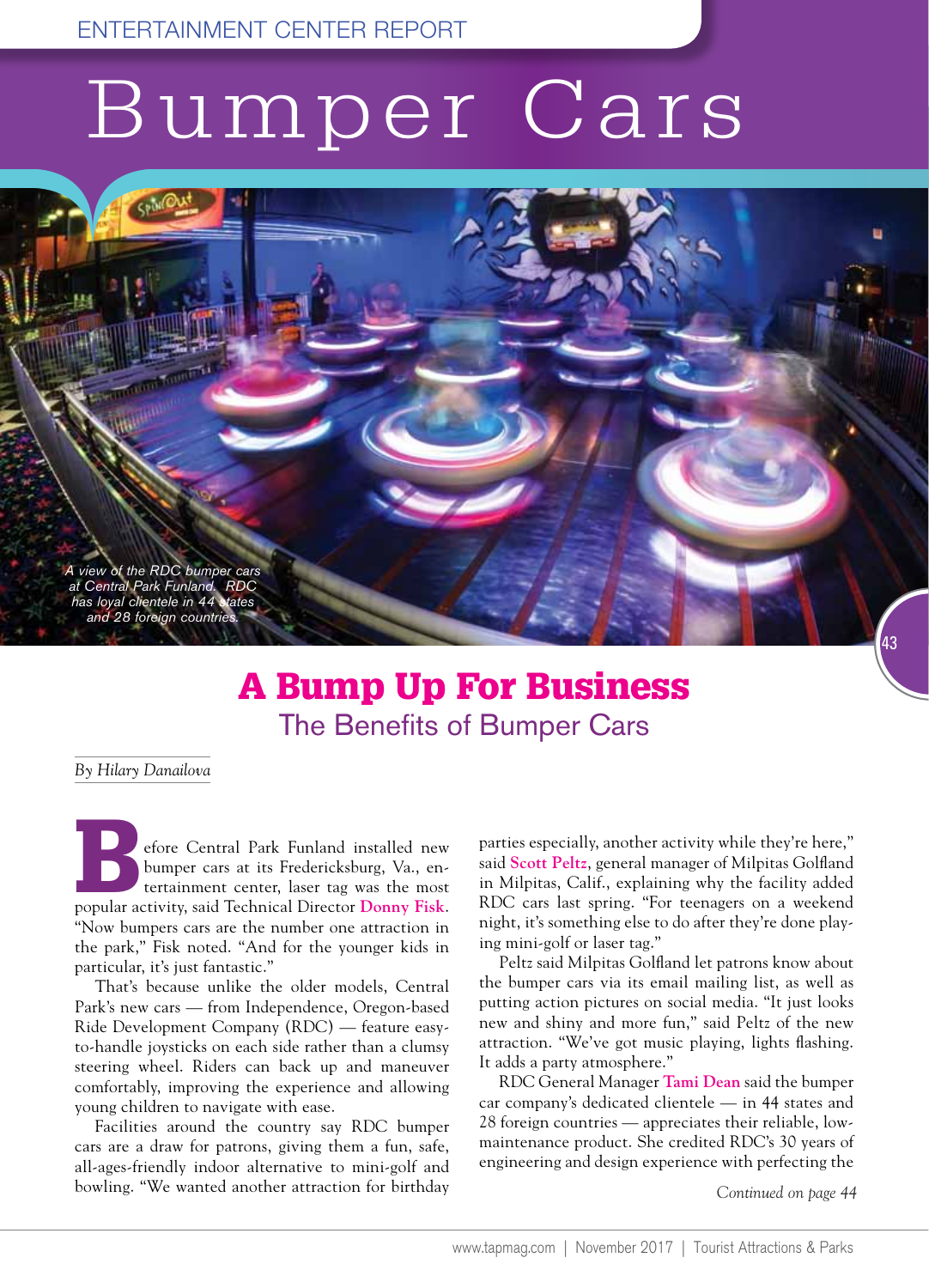## *A Bump Up (From page 43)*

cars' durable tubing and built-to-last, heavy steel frame construction.

"Our clients have repeatedly told us that our bumper cars have had a direct effect on increasing their revenue stream," said Dean. "Since bumper cars are enjoyed by all age groups, owners see the appeal and return on investment of our cars, which reduces the investment risk."

That has certainly proven to be the case at Central Park Funland, where RDC bumper cars have attracted new audiences to the 20-year-old facility, Fisk said. To promote the attraction, Central Park Funland arranged a sponsorship with the local radio station; B101.5, whose mascot is a bee, named the cars Buzzy Spinout and has its DJs do a shout-out at commercial breaks.

"They've also made the music and programmed the sound system for us," explained Fisk. "So as soon as we hit the start button for the bumper cars, a DJ comes on and does a little spiel through our speaker system about Buzzy Spinout." A light show coordinates with the music, a fog machine spews fake steam out of the cars, and the ride operator honks a horn, adding to the excitement.

Flashing lights are enhanced with mirrors around the bumper car area at Play Staytion, a year-old entertainment center in Asheville, N.C. "Little kids like the lighting, and the mirrors reflecting the lights makes it a fun visual experience," explained Play Staytion Owner **Russ Roberson**.



*Guests enjoying the bumper cars at Central Park Funland in Fredericksburg, Va. The center's Ride Development Company (RDC) bumper cars are the most popular attraction.* 

Roberson installed six RDC bumper cars a few months after opening the 6,000-square-foot facility, alongside 36 holes of mini-golf, go-karts, batting cages and a large arcade. "Bumper cars are great for kids that can't drive go-karts because of the state height requirements," Roberson explained. "So it gives them an extra attraction."

Roberson said adults also enjoy the modern features on RDC cars, such as the joy sticks and the ability to spin. And he is impressed with the brand's reliability: "We haven't had one minute of trouble with these bumper cars," Roberson added. "They are really good quality."



*At Central Park Funland, the RDC bumper cars feature easy-to-handle joysticks rather than steering wheels.*

At Camelot Golfland in Anaheim, Calif., General Manager **Mauricio Ceron** installed RDC bumper cars last Memorial Day to enhance his group revenue. "Being an indoor attraction, it helps a lot with birthday parties," Ceron said. To ensure the cars would be a hit, Ceron installed them strategically in a highfoot-traffic area where "it's very visible," he explained. The facility also advertised on its website and Facebook page.

In Mesa, Ariz., RDC bumper cars replaced a toddler play area that